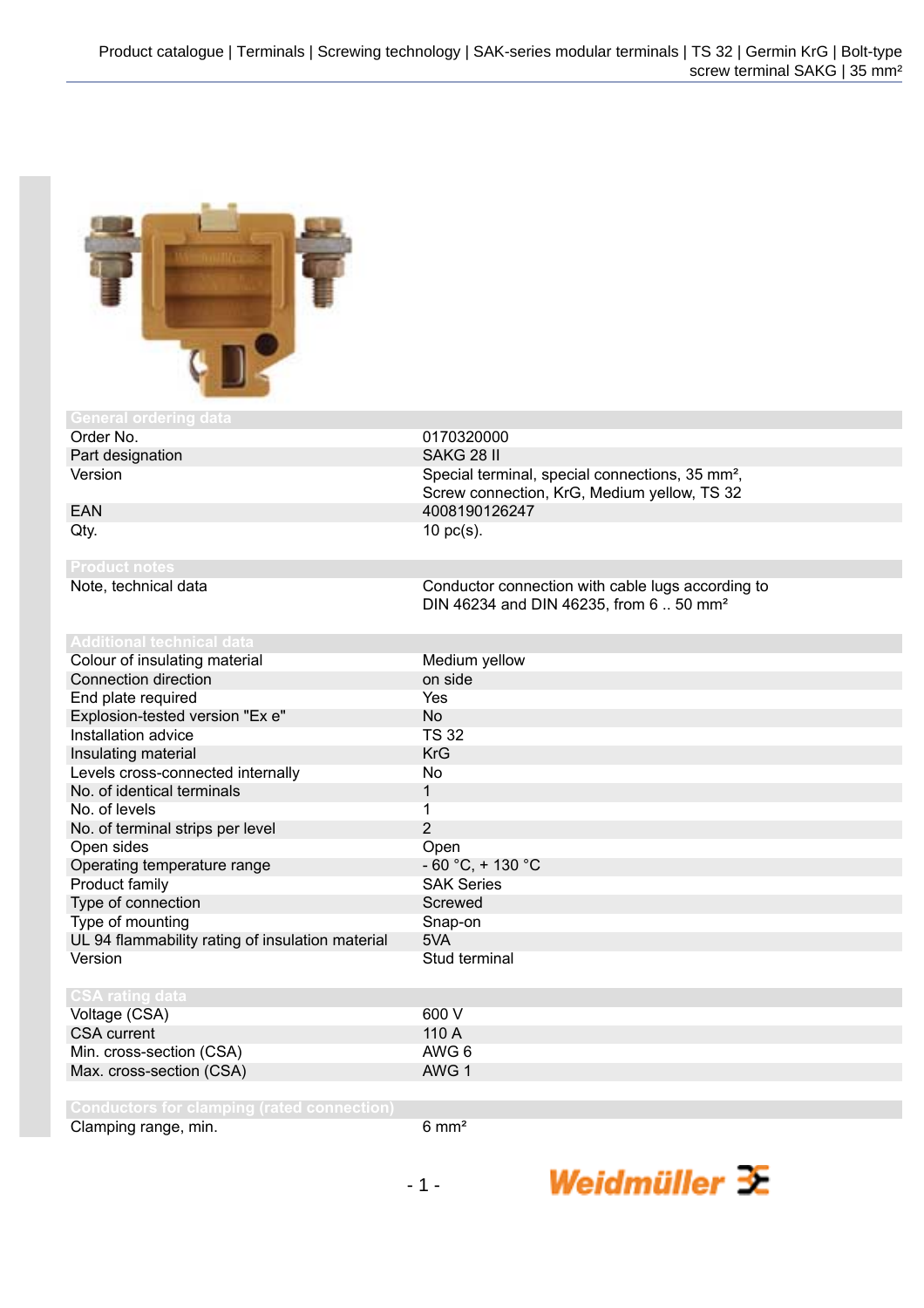| <b>Conductors for clamping (rated connection)</b> |                        |
|---------------------------------------------------|------------------------|
| Clamping range, max.                              | $50 \text{ mm}^2$      |
| Type of connection                                | Screw connection       |
| 2nd type of connection                            | screwed                |
| Connection direction                              | on side                |
| No. of connections                                | $\mathbf{1}$           |
| Clamping screw                                    | M 6                    |
| Tightening torque range                           | 3.06.0 Nm              |
| AWG conductor size, min.                          | AWG 6                  |
| AWG conductor size, max.                          | AWG 1                  |
| AWG conductor size, min.                          | $13.3$ mm <sup>2</sup> |
| AWG conductor size, max.                          | 42.41 mm <sup>2</sup>  |
|                                                   |                        |
| <b>Dimensions</b>                                 |                        |
| Width                                             | 28 mm                  |
| Height of lowest version                          | 53 mm                  |
| Length                                            | 70 mm                  |
| Weight                                            | 100.5 g                |
| TS 32 offset                                      | 35 mm                  |
|                                                   |                        |
| <b>Rating data</b>                                |                        |
| Rated cross-section                               | $35 \text{ mm}^2$      |
| Rated voltage                                     | 1,000 V                |
| Rated impulse voltage                             | 8 kV                   |
| Rated current                                     | 125 A                  |
| <b>Standards</b>                                  | IEC 60947-7-1          |
| Current with max. conductor                       | 150 A                  |
| Pollution severity                                | 3                      |
|                                                   |                        |
| <b>UL</b> rating data                             |                        |
| Voltage (UL)                                      | 600 V                  |
| Current (UL)                                      | 115 A                  |
| Min. cross-section (UL)                           | AWG <sub>8</sub>       |
| Max. cross-section (UL)                           | AWG <sub>2</sub>       |
|                                                   |                        |

Approvals institutes



| ruiassifications |             |
|------------------|-------------|
| ETIM 2.0         | EC000897    |
| ETIM 3.0         | EC000897    |
| eClass 4.1       | 27-14-11-31 |
| eClass 5.0       | 27-14-11-31 |
| eClass 5.1       | 27-14-11-31 |